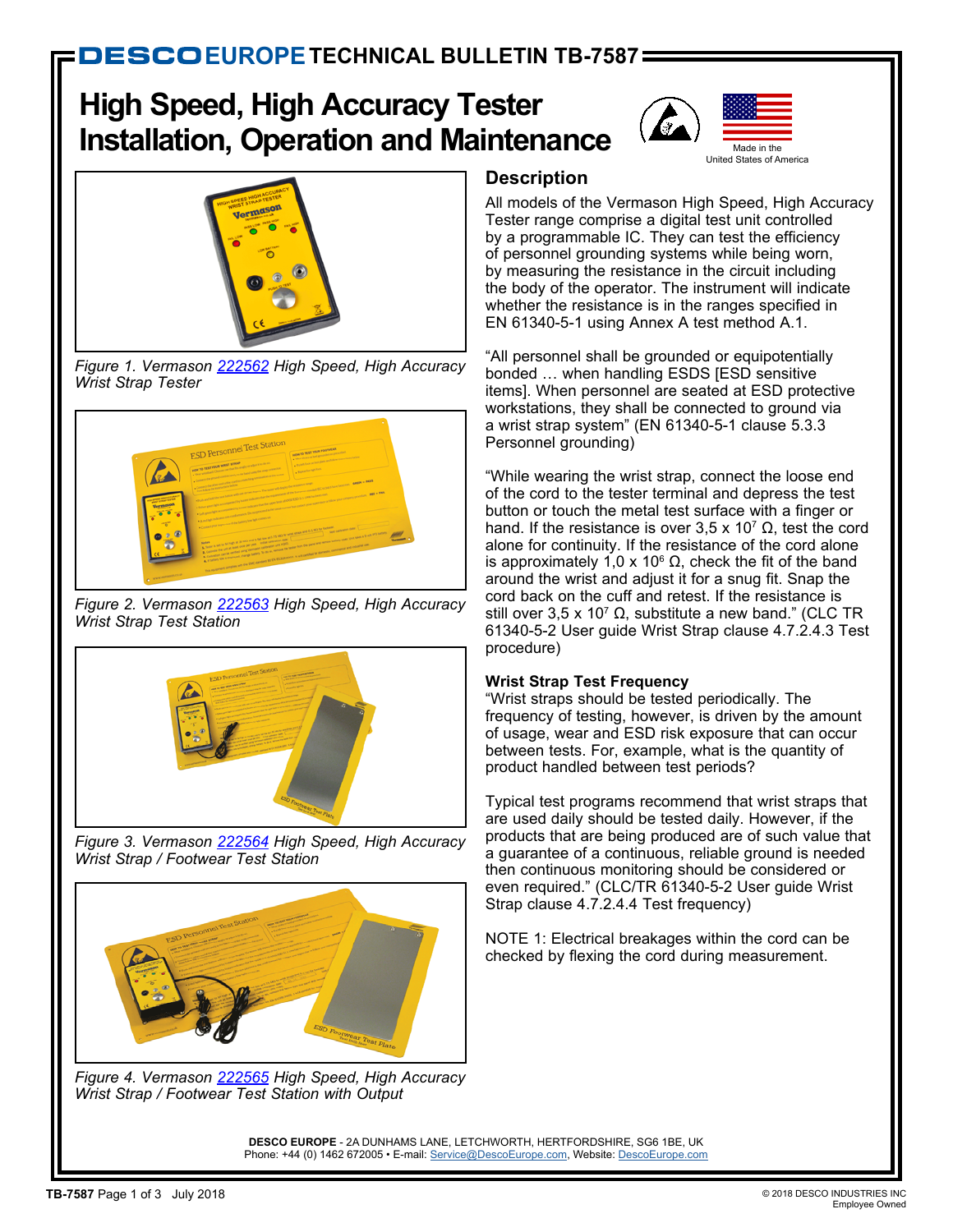If the resistance is still too high, dry skin might be the problem. Dry skin conditions can be resolved by applying moisturising lotion on the wrist and repeating the resistance test again. The moisturising lotion should be one that is compatible with process requirements and does not cause contamination.

NOTE 2: Metal expansion bracelet style wristbands may trap moisture underneath and can be more effective for people with dry skin. (CLC/TR 61340-5-2 User guide Wrist Strap clause 4.7.2.4.3 Test procedure)

The Vermason High Speed, High Accuracy Tester is available in four models:

| <b>Item</b> | Description                                        |
|-------------|----------------------------------------------------|
| 222562      | <b>Wrist Strap Tester</b>                          |
| 222563      | <b>Wrist Strap Test Station</b>                    |
| 222564      | Wrist Strap / Footwear Test Station                |
| 222565      | Wrist Strap / Footwear Test Station with<br>Output |

## **Packaging**

#### **Item [222562](http://www.descoeurope.com/Search/222562/)**

- 1 High Speed, High Accuracy Wrist Strap Tester
- 1 9 V Alkaline Battery
- 1 Certificate of Calibration

#### **Item [222563](http://www.descoeurope.com/Search/222563/)**

- 1 High Speed, High Accuracy Wrist Strap Tester
- 1 Wall Plate
- 1 9 V Alkaline Battery
- 1 Certificate of Calibration

## **Item [222564](http://www.descoeurope.com/Search/222564/)**

- 1 High Speed, High Accuracy Wrist Strap / Footwear **Tester**
- **Wall Plate**
- 1 Foot Plate, Single Foot
- 1 9 V Alkaline Battery
- 1 Certificate of Calibration

## **Item [222565](http://www.descoeurope.com/Search/222565/)**

- 1 High Speed, High Accuracy Wrist Strap / Footwear **Tester**
- 1 Wall Plate
- 1 Foot Plate, Single Foot
- 1 Output Cable<br>1 9 V Alkaline B
- 9 V Alkaline Battery
- 1 Certificate of Calibration

## **Installation**

- 1. Insert the 9 V battery into the tester.
- 2. If applicable, install the tester at the desired location using the four mounting holes in the corners of the yellow wall plate.
- 3. If applicable, set the foot plate below the tester.
- 4. If applicable, connect the footwear lead at the bottom of the tester to the foot plate.

#### **[222565](http://www.descoeurope.com/Search/222565/) WRIST STRAP / FOOTWEAR TEST STATION WITH OUTPUT**

The [222565](http://www.descoeurope.com/Search/222565/) tester features a relay terminal that can be integrated with electronic door locks, lights, buzzers, etc. It is capable of switching up to 0.5 A  $@$  50 VDC.

An Output Cable with stripped ends is included with the tester to help you wire your device to the tester's relay terminal. The list below describes the relay contacts for each wire.

White Wire = Normally Closed Black Wire = Normally Open Red Wire = Common

# **Operation**

## **WRIST STRAP**

- 1. Snap the coiled cord to the wristband and fit it snugly onto the wrist.
- 2. Connect the other end of the wrist cord to a matching termination on the tester.
- 3. Push and hold the test button until a result is displayed.

 A green LED with buzzer indicates a PASS condition. A red LED indicates a FAIL condition.

 Replace battery if the LOW BATTERY LED illuminates.

## **FOOTWEAR**

- 1. ESD Footwear covers heel grounders, toe grounders and ESD shoes/boots.
- 2. Place one foot on the foot plate and raise the other off the floor.
- 3. Push and hold the test button until a result is displayed.

 A green LED with buzzer indicates a PASS condition. A red LED indicates a FAIL condition.

 Replace battery if the LOW BATTERY LED illuminates.

4. Repeat Steps 2-3 for the other foot.

**DESCO EUROPE** - 2A DUNHAMS LANE, LETCHWORTH, HERTFORDSHIRE, SG6 1BE, UK Phone: +44 (0) 1462 672005 • E-mail: [Service@DescoEurope.com](mailto:Service%40DescoEurope.com?subject=), Website: [DescoEurope.com](http://www.descoeurope.com)